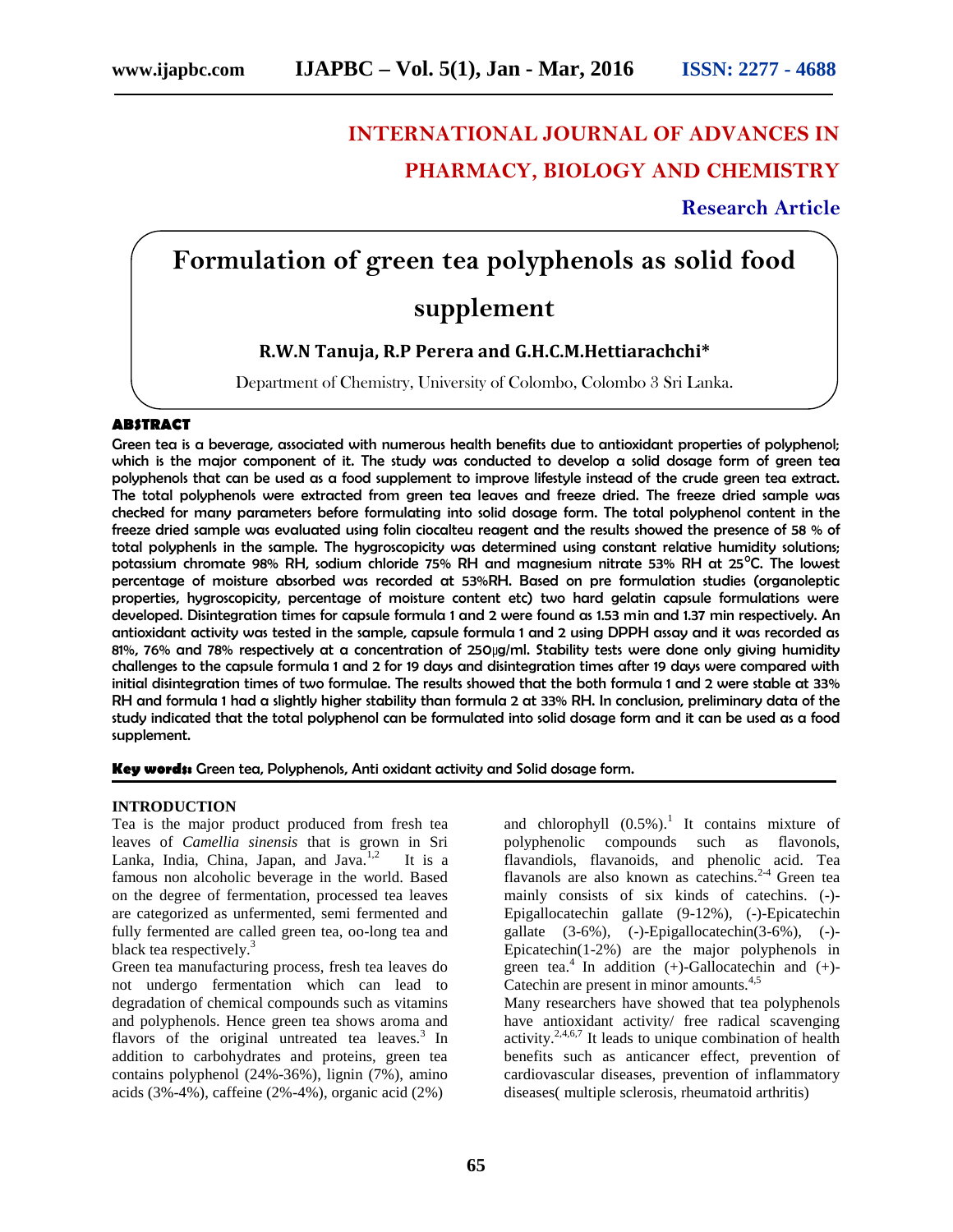reduction of body weight, anti aging activity, strengthen the immune system, anti bacterial and anti viral effect etc.  $2,6-16$ 

At present, Sri Lanka exports bulk tea (green tea, black tea and oo-long tea) to value added tea products, such as instant tea, tea bags, iced tea, ready to drink bottles, flavored tea, and organic tea etc. $^{17}$ Among them green tea is preferred by worldwide consumers, due to its health benefits. Green tea has health benefits over the other tea products such as black and oo-long tea due to its non fermented manufacturing process. The polyphenol content in green tea is higher than the black and oo-long tea.<sup>1</sup>

The different types of green tea products, green tea bags and green tea supplements are available in the market. Consumers have options to choose the green tea products which are flavored with kiwi and pear, plum and berry, orange and spice, mango and mint etc.<sup>15</sup> Green tea capsules and tablets are also available in current market as a food supplement instead of the beverage and the consumers prefer green tea supplements over the tea bags. These capsules and tablets are consisted of crude green tea extract obtained from green tea leaves. In some of these products decaffeinated dry green tea extract or certain amount of concentrated chemically synthesized polyphenols may be present.<sup>18</sup>

The aim of this study was to develop a solid dosage form which contains freeze dried green tea polyphenols powder as an active ingredient instead of green tea extract and concentrated or chemically synthesized polyphenols to achieve maximum health benefits in an effective manner. For this purpose two formulae were developed and tested for its activity.

# **MATERIALS AND METHODS Materials:**

Green tea leaves were obtained from Tea Board, Colombo, Sri Lanka. All the other chemicals and reagents used in the assays were of analytical grade (Sigma, BDH).

# **Extraction of polyphenols from green tea leaves:**

A volume of 1.0 L of 70% methanol and ascorbic acid (4g) were added to crushed green tea leaves  $(200.0)$ . Mixture was placed in the sonicator at 40 $\degree$ C for 45 minutes and filtrate was collected. Polyphenols were obtained using liquid- liquid extraction method with the use of methylene chloride and ethyl acetate respectively.<sup>4</sup>

#### **Determination of total polyphenol content:**

Total polyphenol content in green tea leaves and freeze dried polyphenols were determined using

Folin ciocalteu regent by following ISO 14025- 1 method. $19$ 

# **Determination of hygroscopicity of freeze dried polyphenol powder:**

Saturated solutions of potassium chromate (RH 98% at  $25^{\circ}$ C), sodium chloride (RH 75% at  $25^{\circ}$ C) and magnesium nitrate (RH 53% at  $25^{\circ}$ C) were prepared. Weight increase was calculated in each hour after placing 1.00g of polyphenol powder at each of the above relative humidity. The control was carried out in room temperature and the changes of relative humidity with the room temperature were measured.

# **Formulation of green tea polyphenols into solid dosage form:**

# **Formula 1 for 250 mg of capsule**

A mass of 125.0 mg of freeze dried polyphenol powder was mixed with 100.0 mg of anhydrous lactose powder and milled. The mixture was sieved through No 20 mesh and the powder mixture was mixed for 5 min. The remaining anhydrous lactose powder (22.5 mg) was mixed with 1.25 mg of aerosil and sieved through No 20 mesh. This mixture was added to the anhydrous lactose and polyphenols mixture and mixed for another 10 min. Finally 1.25 mg of magnesium stearate was added and mixed for 30 seconds. This mass was used to fill in one capsule.

# **Formula 2 for 250 mg of capsule**

A mass of 125.0 mg of freeze dried polyphenol powder was milled with a 50.0 mg of mannitol powder and sieved through No: 20 mesh. The resultant powder was mixed with 50.0 mg of anhydrous lactose for 5 min. A mass of 22.5 mg of anhydrous lactose and 1.25 mg of aerosil were mixed and sieved through No: 20 mesh. This mixture was added to the mixture of anhydrous lactose and polyphenols and mixed for another 10 minutes. Finally 1.25mg of magnesium stearate was added and mixed for 30 seconds. This mass was used to fill in one capsule.

# **Determination of Disintegration time and anti oxidant properties**

Disintegration time for both formula 1 and 2 capsules was determined using disintegration apparatus. Antioxidant activity of freeze dried polyphenol powder and powder blend in two capsule formulae were determined by the slightly modified method of Brand-Williams.<sup>20-22</sup>

**Determination of effect of relative humidity on two capsule formulae:**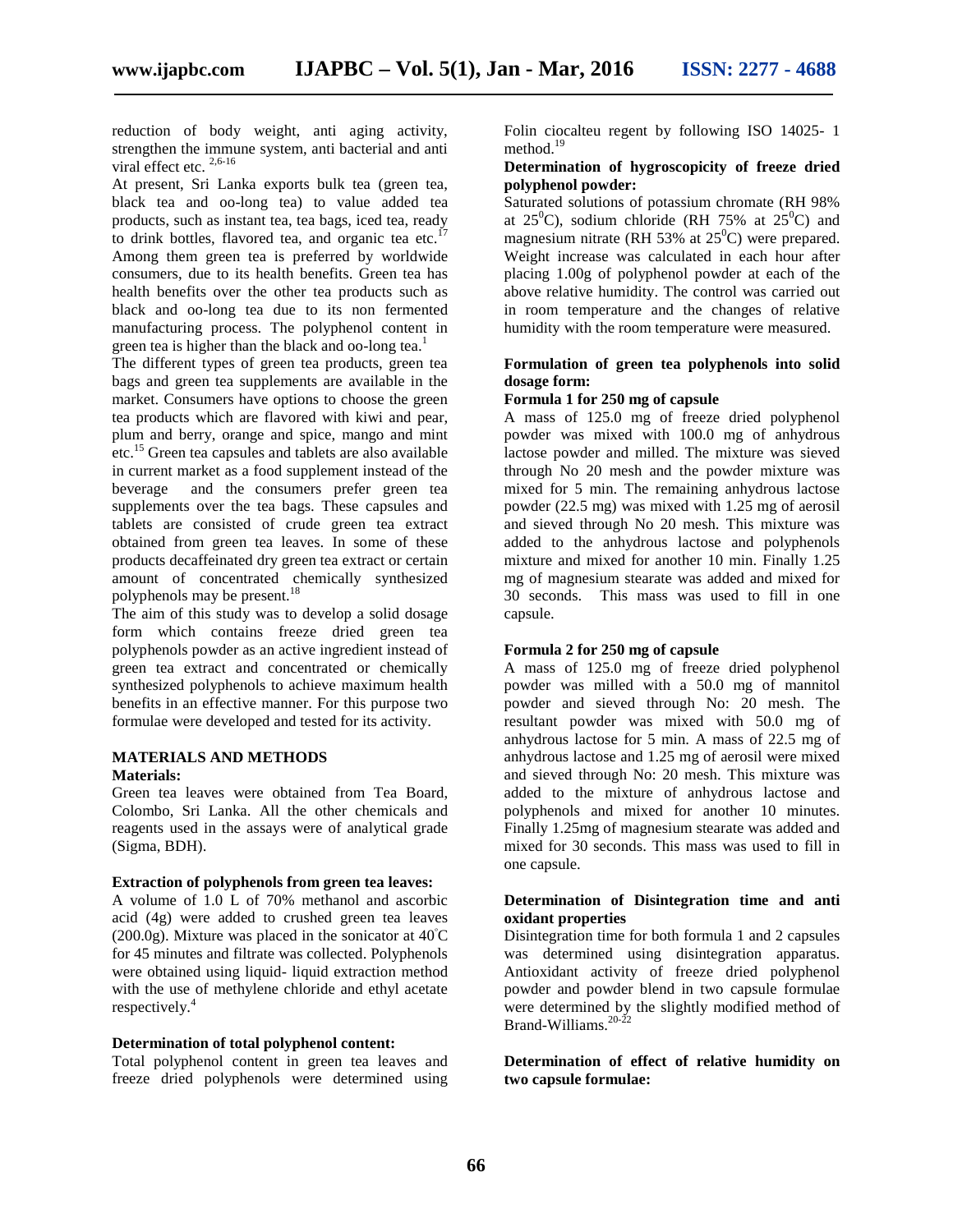Saturated solutions of magnesium chloride (RH 32.78% at  $25^{\circ}$ C), magnesium nitrate (RH 53% at 25  $^{0}$ C) and sodium chloride (RH 75% at 25 $^{0}$ C) were prepared. One capsule from each formula was placed in each relative humidity and weight increases of the samples were calculated for 19 days. The control was carried out in the room temperature. The disintegration times of the capsules subjected to relative humidity assay and room temperature were determined.

# **RESULTS AND DISCUSSION**

# **Total polyphenol content in green tea leaves and extracted polyphenol powder:**

The total polyphenol percentage of the extracted polyphenol powder and green tea leaves were determined using folin ciocalteu reagent and gallic acid standard calibration curve.<sup>19</sup> (Figure 1A) The total polyphenol percentage in aqueous green tea extract and freeze dried polyphenols were calculated as 15% and 58% respectively. The result showed that total polyphenol in extracted sample is 3 fold higher than the green leaves. (Figure 1B)

### **Hygroscopicity of total polyphenol powder:**

The hygroscopicity of freeze dried polyphenol powder was checked under three different constant relative humidity environments, covering the possible humidity conditions at the normal room temperature in Sri Lanka. The results were obtained for 30 hours. At 53% RH showed the lowest moisture absorbed percentage when compared with other two relative humidity environments (Figure 2). The control was done at the room temperature and the percentage of moisture absorbed for 30 hrs was varied significantly with the time (Figure 3). At room temperature percentage of moisture absorbed was always higher than at 53% RH during the 30 hours. According to results it is necessary to formulate the capsules at low relative humidity environments to minimize the moisture absorption. Figure 4 showed that relative humidity decreases as temperature increases, but it was not in a linear relationship. Hence it is necessary to consider the relative humidity and temperature in the determination of the water absorption capacity of solid dosage form.

#### **Formulation of solid dosage form using green tea polyphenols:**

Excipients were selected for formulations to improve the stability of polyphenol during the storage and two formulas were developed. In formula 1, anhydrous lactose was used as the capsule filler. $^{23}$  Magnesium stearate and colloidal silicon dioxide were used as a lubricant and glidant respectively.<sup>24,25</sup> In formula 2

both mannitol and lactose anhydrous were added as the capsule filler. Purposes of using other excipients in formula 2 are same as that of formula 1. Initial disintegration time for capsule formula 1 and 2 were determined as 1.53 min and 1.37 min respectively.

# **Anti oxidant properties of polyphenols powder blend in the capsules:**

Antioxidant activity of polyphenols were tested according to the slightly modified method of Brand- Williams. $20-22$  An antioxidant activity of freeze dried polyphenol powder, formula 1 and 2 are 81%, 76% and 78% respectively (Figure 5).Total dietary intake of polyphenols is approximately 1g/day.<sup>26</sup> The results revealed that consumption of 4 tablets per day will fulfill the required amount of antioxidant per day.

# **Effect of relative humidity during the storage:**

The effect of relative humidity on capsule formula 1 and 2 were checked at 33%, 53% and 75% RHs for 20 days. Capsule formula 1 showed the highest percentage of moisture absorption at 75% RH and lowest at 33% RH (Figure 6). Disintegration times for formula 1 after 19 days at 33%, 53% and 75% were 1.44 min, 1.21 min and 49 sec respectively. The disintegration time obtained just after formulation of formula 1 was 1.53 min. That value was much closer to disintegration time obtained after 19 days at 33% RH (1.44min).Thus, formula 1 was more stable at 33% relative humidity.

Compared to formula 1, Capsule formula 2 also showed the similar results. The percentage of moisture absorption was highest at the 75% RH and lowest at the 33% RH (Figure 7). Disintegration times for formula 2 after 19 days at 33%, 53% and 75% were 1.21 min, 1.14 min and 38 sec respectively. The disintegration time obtained just after formulation of formula 2 was 1.37 min. That value was much closer to disintegration time obtained after 19 days at 33% RH (1.21min). Taken together, these results revealed both formula 1 & 2 are most stable at 33% RH.

Also this study has proved the disintegration times of capsule formula 1 and 2 at 33% RH just after formulation and after 19 days were more or less same. However Formula 1 capsules were more stable than formula 2. Because the difference between disintegration times after 19 days and just after formulation was much less in formula 1 than of formula 2. Altogether these results revealed that the formula 1 of polyphenol solid dosage form developed in the study can be used as a food supplement to improve lifestyle instead of crude green tea extract.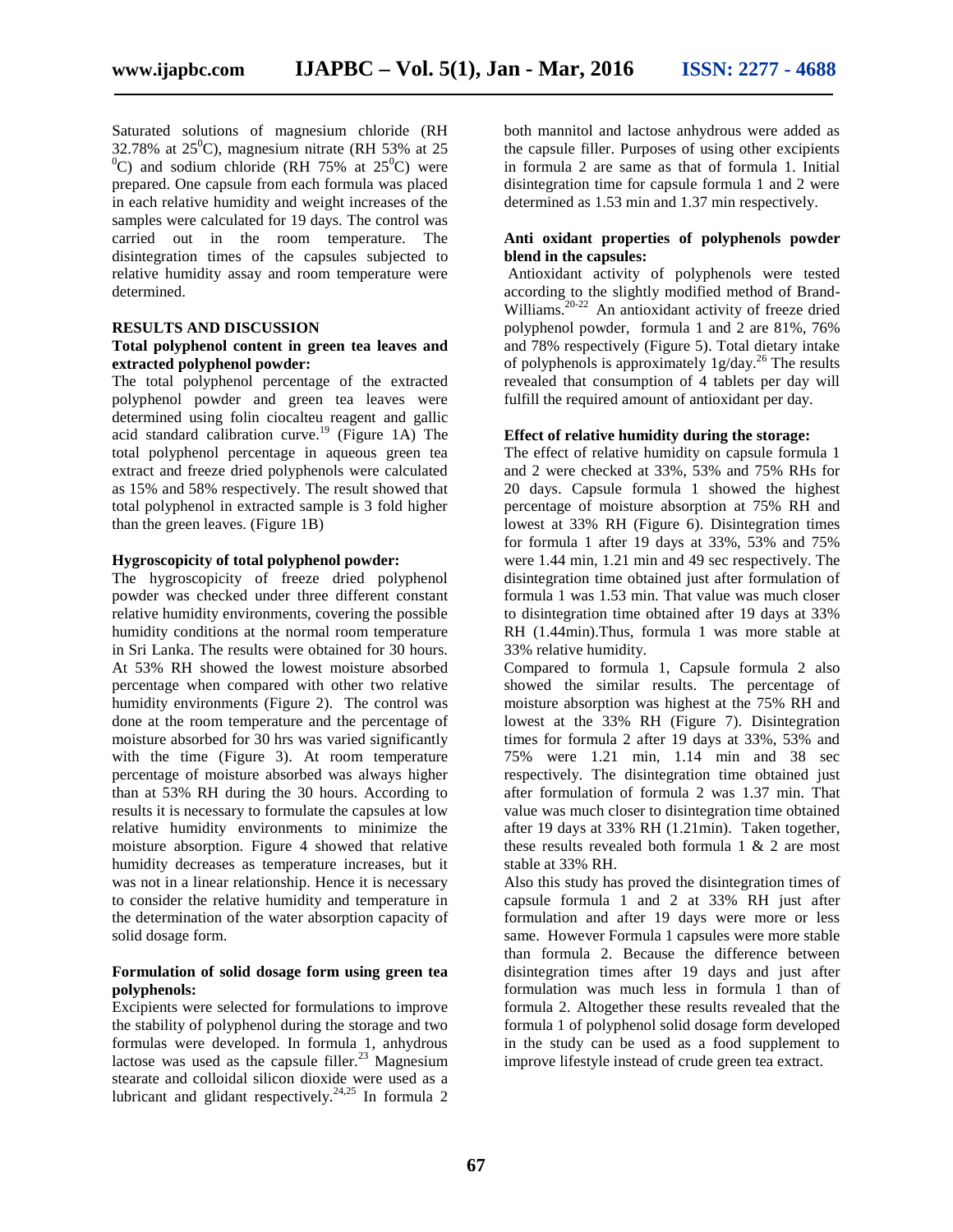

**Figure 1A Variation of the absorbance with Gallic acid concentration Figure 1B % polyphenol content in freeze dried polyphenol powder and dried tea leaves**



**Figure 2 Variation of percentage moisture absorbed with time**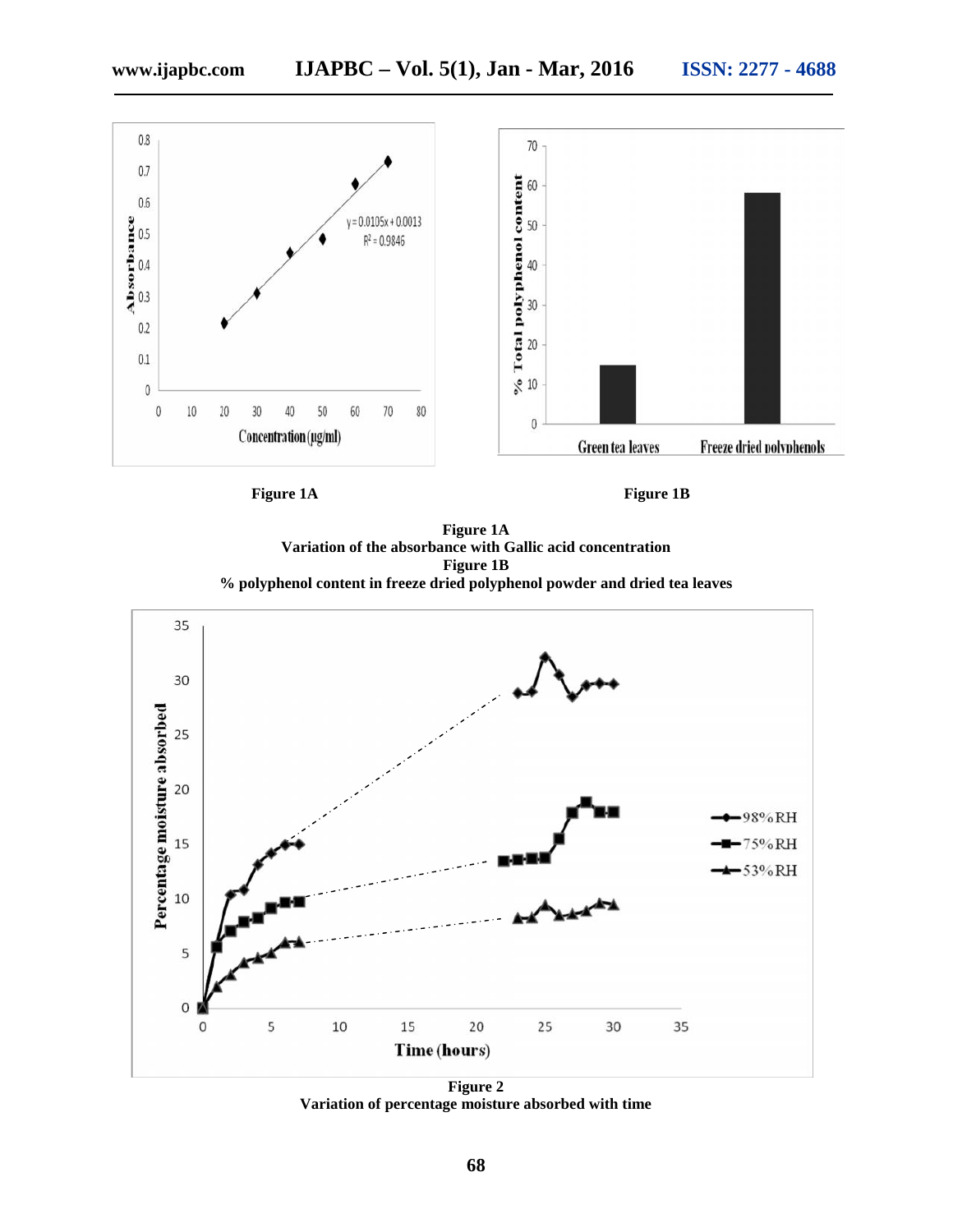

**Figure 3 Variation of the relative humidity with room temperature**



**Variation of the relative humidity with room temperature**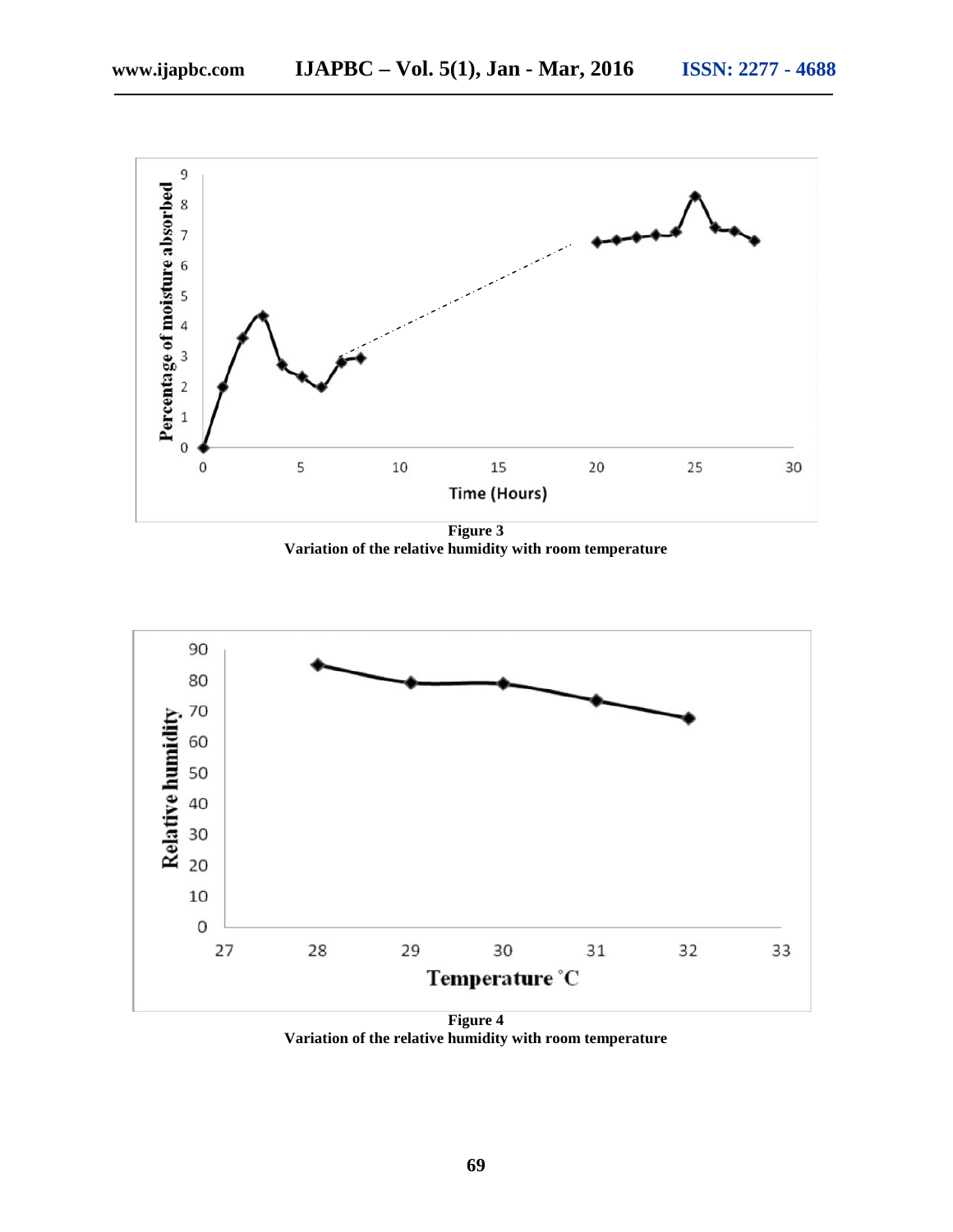

**Figure 5**

**Column chart which shows antioxidant activities of capsule formulations and extracted polyphenols**



**Variation of percentage of moisture absorbed with time for formula 1 in different relative humidity environments**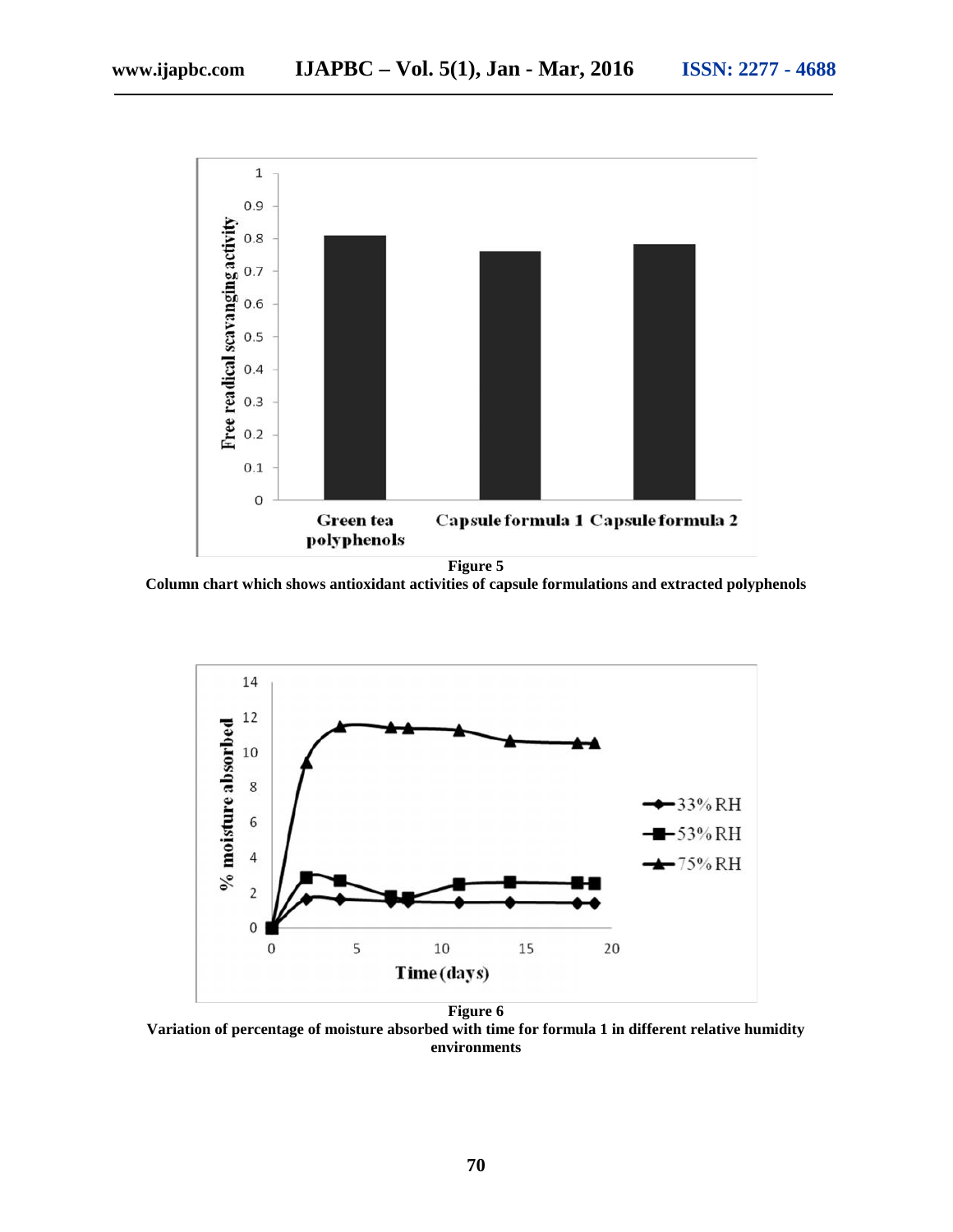

**Figure 7 Variation of percentage of moisture absorbed with time for formula 2 in different relative humidity environments**

# **CONCLUSION**

The bitter taste and brown color of the freeze dried polyphenol powder result in poor acceptance of dosage forms mainly as tablets. To overcome this problem extracted freeze dried polyphenol powder was successfully incorporated in to a capsule. Formulation of hard gelatin capsules was done at low relative humidity at  $25^{\circ}$ C to minimize the effect of hygroscopicity. It should be stored in well closed containers under low humidity (at 33% RH) to minimize moisture absorption and deterioration.

# **ACKNOWLEDGMENTS**

Authors are thankful to Department of Chemistry, Faculty of Science, University of Colombo, Sri Lanka and HVA foods PLC, Kadana, Sri Lanka for providing necessary facilities to conduct the research work.

# **REFERENCES**

- 1. Juneja LR, Kapoor MP, Okubo T, Rao TP. Green tea polyphenols nutraceuticals of modern life: Green tea history, processing techniques, principles, traditions, features and attractions. CRC press: New York, 2010: 1-16.
- 2. Namita P, Mukesh R, Vijay K. Camellia Sinensis (Green Tea) a review. Global. J. Pharmacology, 2012; 6(2): 52-59.
- 3. Yamamoto T, Juneja LR, Chu DC, Kim M. Chemistry and Application of Green Tea: Green tea its cultivation, processing of the tea leaves for drinking materials and kind of green tea. CRC press: New York, 1997: 1-8.
- 4. Bharadwaz A, Bhattacharjee C. Extraction of polyphenols from dried tea leaves. J.Sci.Eng.Res, 2012; 3(5): 1–5.
- 5. Harbowy ME, Balantine AD. Tea chemistry critical reviews in plant sciences, 1997; 16(5): 417-422.
- 6. Tenore GC, Daglia M, Ciampaglia R, Novellino E. Exploring the neutraceutical potential of polyphenols from black, green and white tea infusions-an overview. Curr Pharm Biotechnol, 2015; 16(3): 265-271.
- 7. Green tea retrieved May 21, 2014. http://umm.edu/health/medical-reference guide/complementary-and-alternative medicine-guide/herb/green-tea ,2014.
- 8. Juneja LR, Kapoor MP, Okubo T, Rao TP. Green tea polyphenols nutraceuticals of modern life: Chemo preventive action of green tea polyphenols. CRC press: New York, 2010, 83-119.
- 9. Yang GY, Liao J, Kim K, Yurkow EJ, Yang CS*.* Inhibition of Growth Induction of Apoptosis in Human Cancer Cell Lines by Tea Polyphenols. Chemogenisis, 1998; 19(4): 611-616.